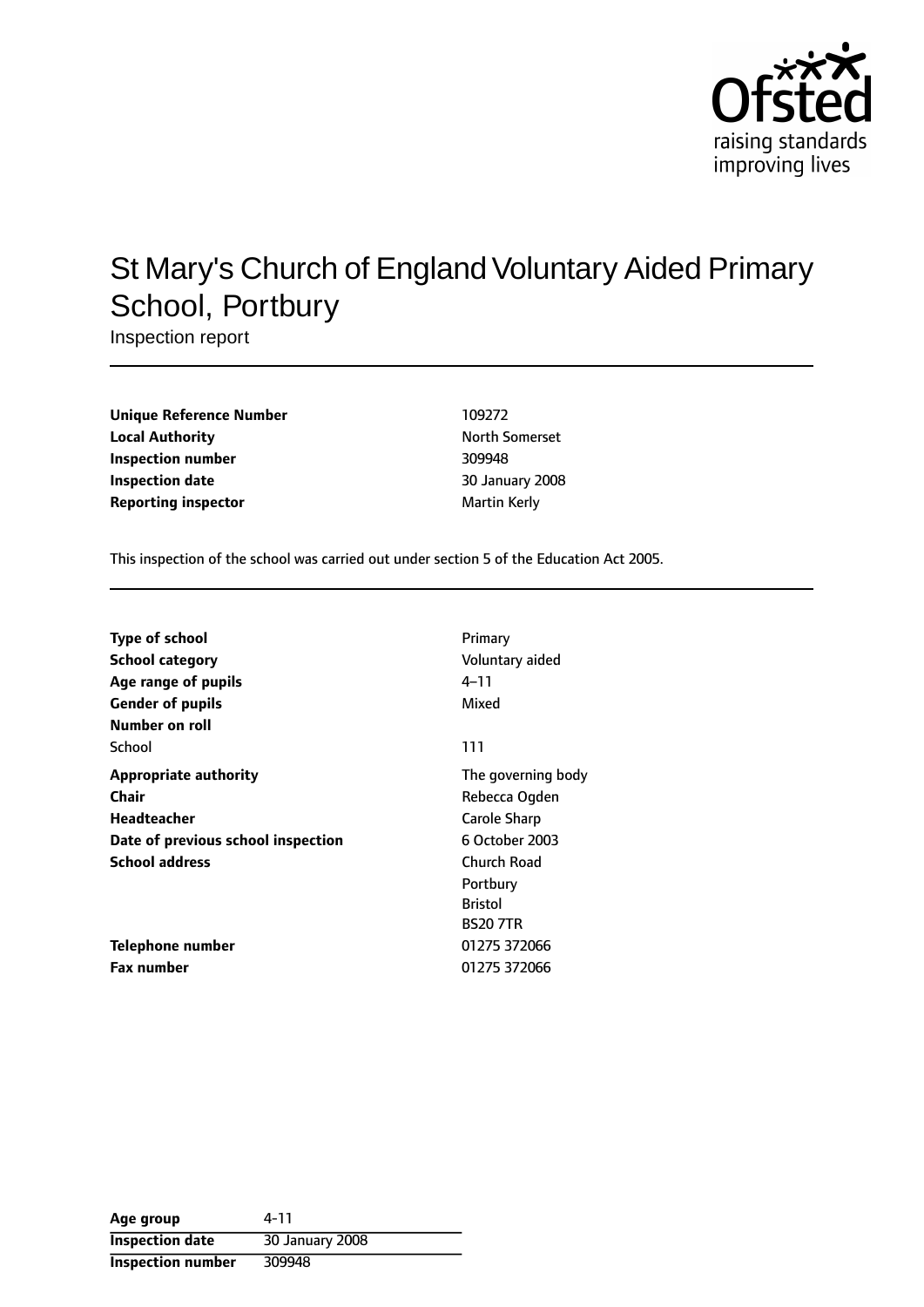© Crown copyright 2008

.

Website: www.ofsted.gov.uk

This document may be reproduced in whole or in part for non-commercial educational purposes, provided that the information quoted is reproduced without adaptation and the source and date of publication are stated.

Further copies of this report are obtainable from the school. Under the Education Act 2005, the school must provide a copy of this report free of charge to certain categories of people. A charge not exceeding the full cost of reproduction may be made for any other copies supplied.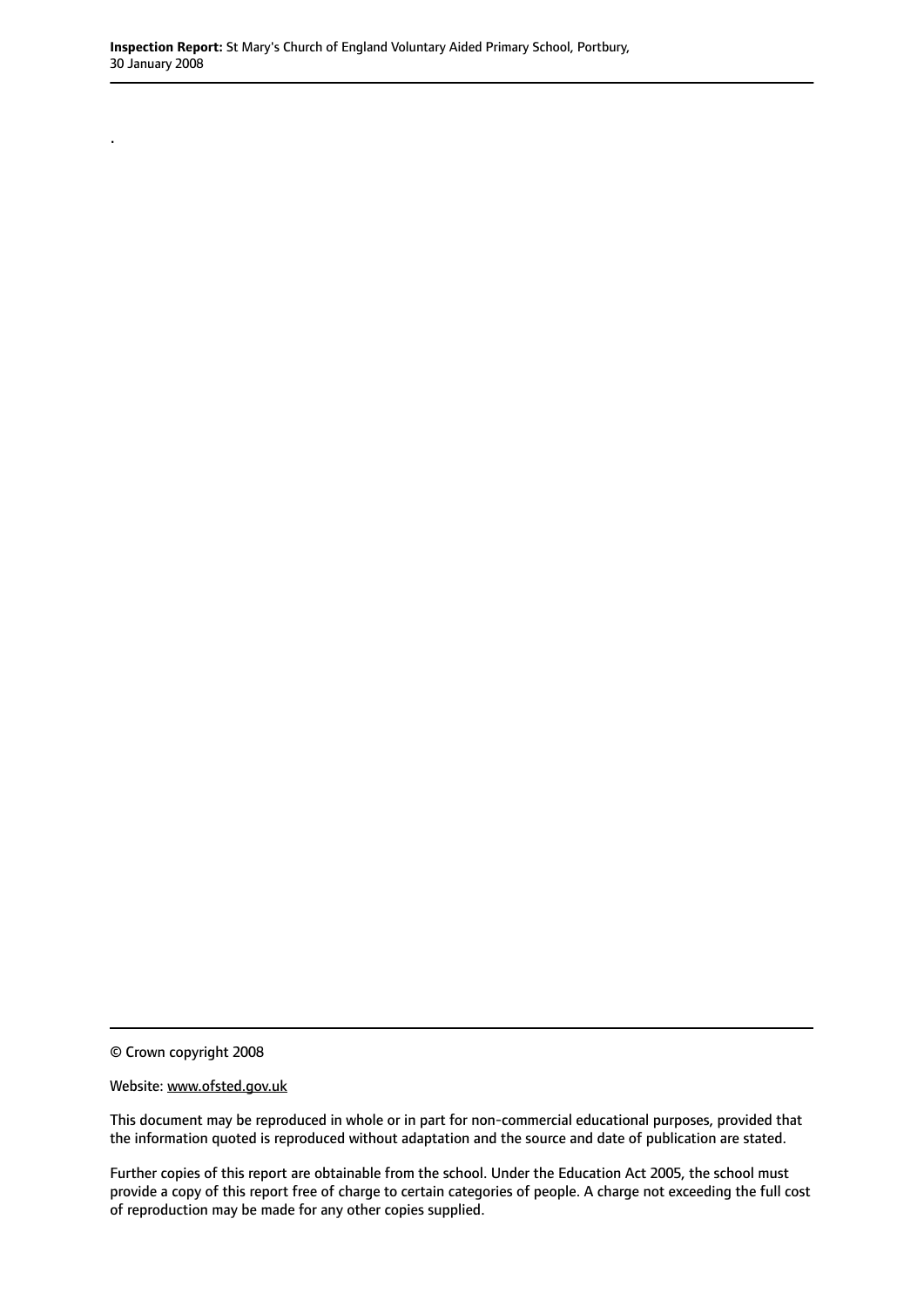# **Introduction**

The inspection was carried out by one Additional Inspector, who evaluated the overall effectiveness of the school and investigated the following: • the achievement of pupils and in particular the current progress being made by pupils of all abilities • variations and trends in the quality of teaching and learning  $\cdot$  the capacity of leaders to raise standards. Evidence was gathered from observations around the school, discussions with pupils and staff, and analyses of the school's working documents and the questionnaires completed by parents. Other aspects of the school were not inspected in detail, but the inspector found no evidence to suggest that the school's own assessments, as given in its self-evaluation, were not justified, and these have been included where appropriate in this report.

## **Description of the school**

Numbers are rising steadily, although the school remains much smaller than average. There are four classes, each containing pupils from two year groups. Pupils come from a wide range of socio-economic circumstances from the village and other communities further afield. Almost all are White British. None is at an early stage of learning English as an additional language. Whilst the proportion of pupils with learning difficulties is lower than the national average, these pupils are distributed unevenly between year groups, with a relatively high proportion in some years. The attainment of pupils on entry is varied and, with small numbers, fluctuates from one year to the next, but overall it is close to that usually found. The school building has recently been extended along with a major reorganisation of existing accommodation and outdoor areas to provide designated rooms for the youngest children, computers, and a library.

#### **Key for inspection grades**

| Outstanding  |
|--------------|
| Good         |
| Satisfactory |
| Inadequate   |
|              |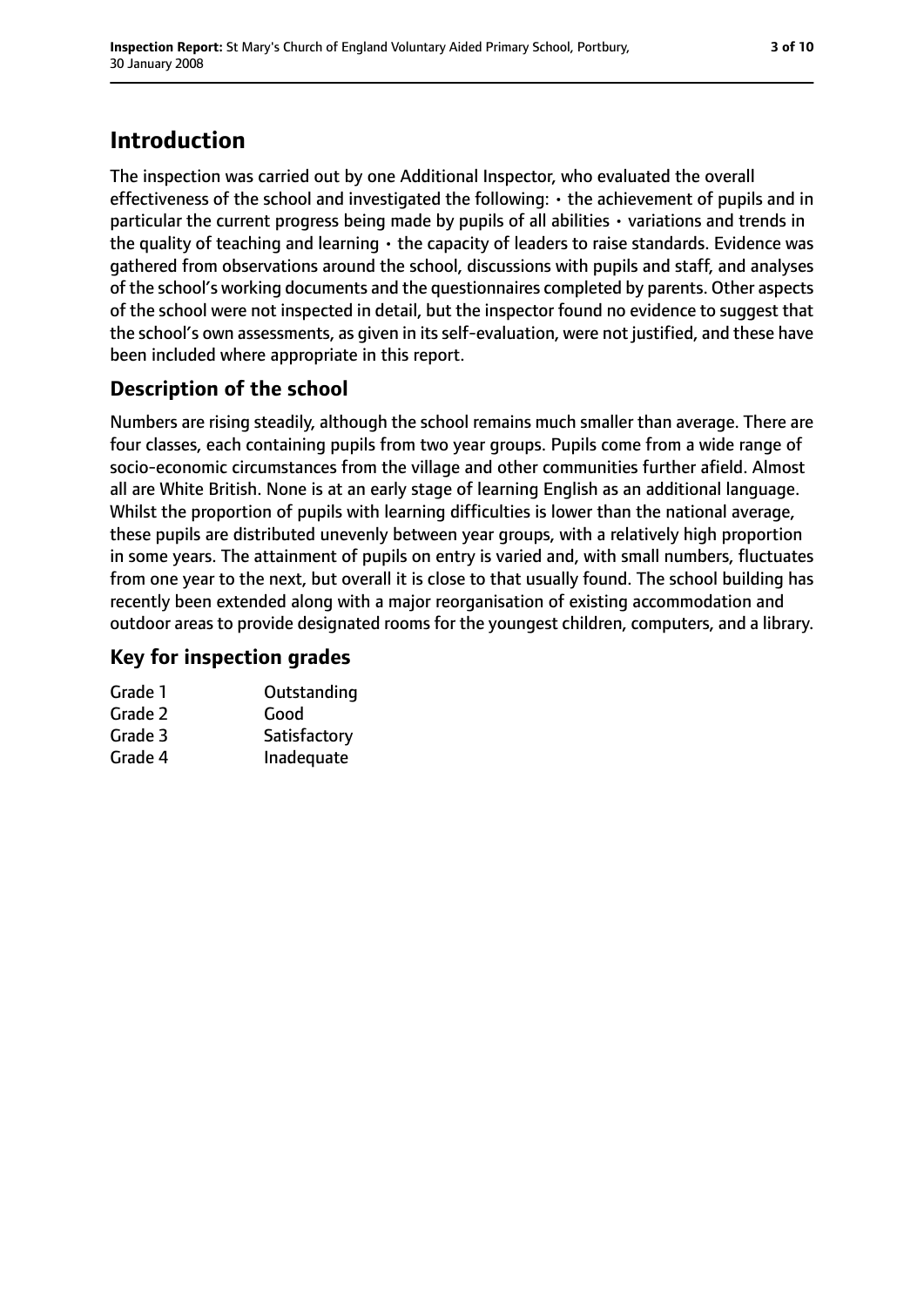# **Overall effectiveness of the school**

#### **Grade: 2**

This good school serves its community well. It has a number of significant strengths. Pupils are exceptionally positive about their school, enjoy it immensely and display excellent attitudes towards one another. These outstanding elements contribute to their good personal development and well-being and are key features of the school's success. Parents appreciate the good care, guidance and support received by their children and the positive impact these have on their attitudes and moral development. One reflected the feelings of others by writing about their child, 'I feel she is well cared for and most importantly she is happy here.' Another commented, 'Each child has been recognised as an individual and has received encouragement to shine in many areas.' The headteacher and senior staff lead the school well. There are well-structured systems for checking the school's work, providing an accurate view of all aspects of its performance. This has enabled the school to make significant progress since the last inspection and the school is well placed to improve further. Pupils smile a lot, have fun and go out of their way to welcome visitors. They are exceptionally thoughtful towards one another and those in the wider community less fortunate than they are. They feel valued and very conscientiously take on many additional responsibilities in school and participate in activities in the wider community. Those in Year 6 delight in their responsibility of being paired with children in the Foundation Stage. One playground buddy explained, 'We have a buddies bench but no-one usually sits on it because most people have lots of friends here.' Pupils respond very enthusiastically to ideas promoting healthy lifestyles, including completing 50 laps of a circuit at lunchtime as part of the 'world walk challenge' and making healthy food as part of a healthy living week. The school has received the national Healthy School Award and Activemark in recognition of its work. Pupils behave well throughout the school day. Attendance is above average and pupils arrive punctually. They feel safe and are confident that all adults in school take good care of them. The school rigorously implements all the statutory procedures designed to safeguard pupils, with extensive on-going staff training. It works well with external professionals to help meet the specific needs of vulnerable pupils and those with complex difficulties.

Children in the Foundation Stage get off to a sound start and the provision is satisfactory. The new classroom and designated outdoor areas for these children are not being used to their full potential and the children are not consistently extended or inspired by the range of activities provided. Progress accelerates in Years 1 and 2, and again in Years 5 and 6, enabling pupils of all abilities to achieve well. In national assessments in Years 2 and 6, standards are above average, particularly in reading, writing and science. Standards in mathematics are average but not as high as other subjects. Standards declined in 2007 in Year 6, in a year with a higher-than-usual proportion of pupils with learning difficulties. Pupils currently in each key stage are well on track to reach their challenging targets and pupils in Years 2 and 6 are attaining above average standards.

Teaching and learning are good, with many strong features. Consequently, pupils are acquiring the skills needed for the next stage of their education and adult life, including well-developed collaborative and problem-solving skills. Teachers have very effective relationships with the pupils. They provide imaginative and stimulating experiences in a broad curriculum. This inspires pupils and contributes to their exceptional attitudes and strong personal development, for example, when working in science in small groupsto make life-size posters of the human body's circulatory system. Teachers regularly assess pupils' progress and help them to assess their own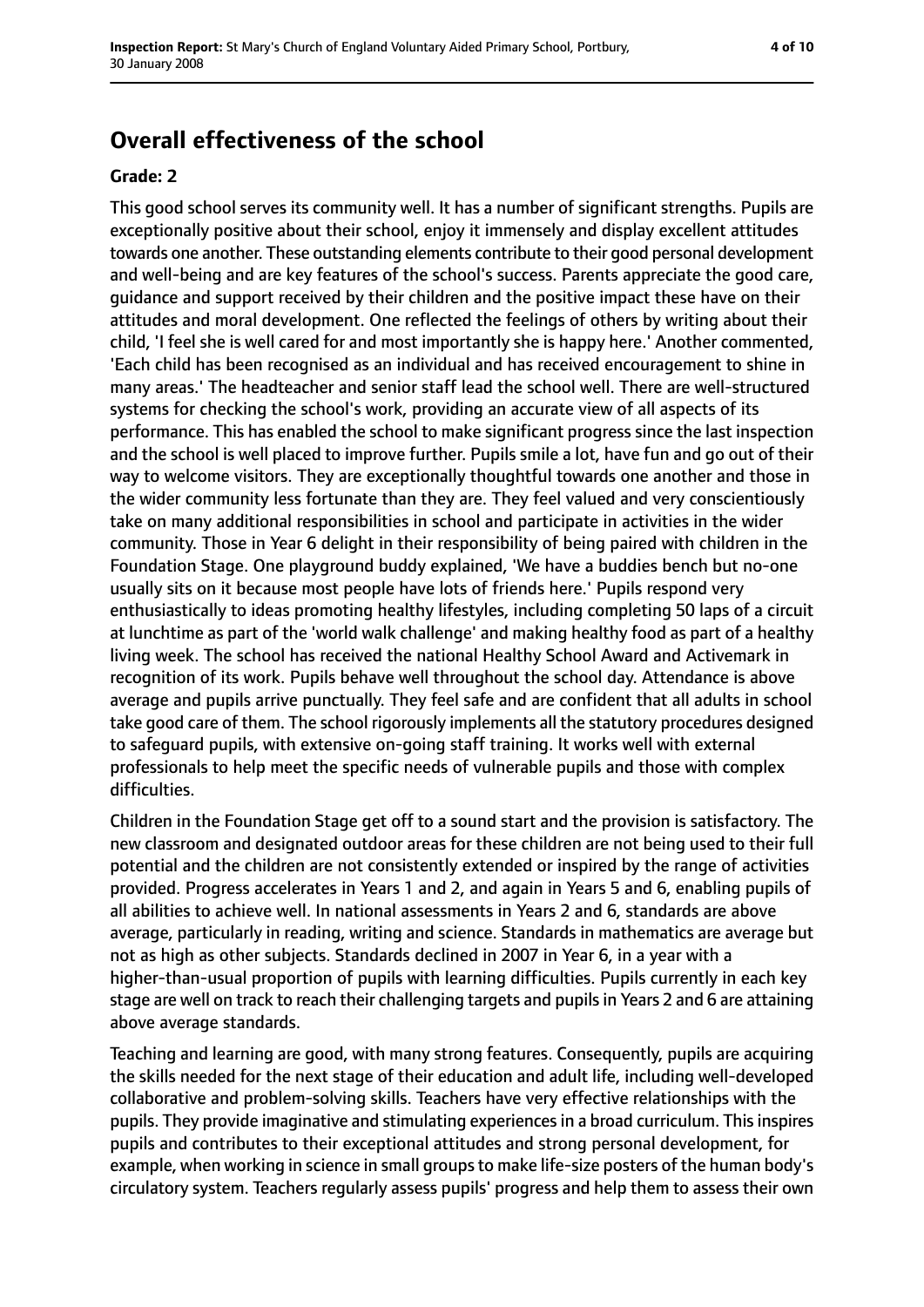learning and identify next steps. Pupils are involved in agreeing learning targets, and this supports their academic guidance. They are becoming aware of their progress towards them and find them useful. Teachers collect good information about each pupil's learning. However, they do not always use this information fully when planning activities to ensure work is closely matched to the wide range of abilities. In some mathematics lessons, for example, pupils of all abilities spend much of the lesson engaged on the same computation or problem-solving activity. This slows the progress of a few pupils, particularly the most able and those with learning difficulties. Pupils recognise the breadth and range of enriching activities, such as the special weeks for art and multicultural experiences, visits to places of interest, the good range of clubs and competitive sporting and musical events. Displays in classrooms and around the school reflect this broad range but there is relatively little displayed to promote learning in mathematics. There are effective links between subjects, for example, when developing arguments for and against junk foods during a literacy lesson. This adds to pupils' interest, as could be seen when the pupils burst into spontaneous applause in response to an impromptu role play between the teacher and a pupil.

An important factor in the good leadership and management is the way the headteacher, who has a clear strategic view, has promoted the school's vision statement, 'A caring, Christian community committed to achievement' so that pupils readily refer to it and are keen to demonstrate how they are fulfilling it. The school recently acquired the Investors in People status. Teachers are encouraged to fulfil leadership roles. They carry out careful and systematic checks on their areas, for example, the quality of writing or pupils' personal, social and emotional development. They make good use of the information gained to determine priorities in the improvement plan and share it in detail with the governing body. Governors have a clear view of the school's performance. They are led well and have effective systems for receiving information and contributing to strategic decisions. There are comprehensive systems for tracking pupils' progress and the school uses this information well to help raise standards by setting realistic and yet challenging targets for the end of each year. There are regular and formal systems for informing parents about their children's progress and newsletters about events in school, but a substantial minority of parents are concerned about the level of day-to-day contacts and feel unwelcome when wishing to raise minor points. One parent commented, 'We feel the school needs to improve communication with parents'. Another wrote, 'I, amongst others, do not feel that we are able to make suggestions or even ask questions, as all too often it is wrongly taken as a criticism.' The school was not aware of this perception prior to the inspection and is committed to reflecting on it and working to resolve it.

#### **Effectiveness of the Foundation Stage**

#### **Grade: 3**

The children share the new classroom with some Year 1 pupils. There are effective systems for introducing children to school and this enables them to settle quickly and feel secure within established routines. They make satisfactory progress and many make good progress in mathematical development. By the end of the year, most are attaining standards expected nationally for their age. The teacher and her assistant provide a satisfactory range of activities but there are few imaginative stimuli in the classroom for role play and to promote curiosity. Limited use is made of the designated outdoor area to support all six areas of learning, with relatively few opportunities for children to move independently in and out of doors. At times, while playing, children's learning slows as opportunities are missed to intervene and extend their thinking and understanding.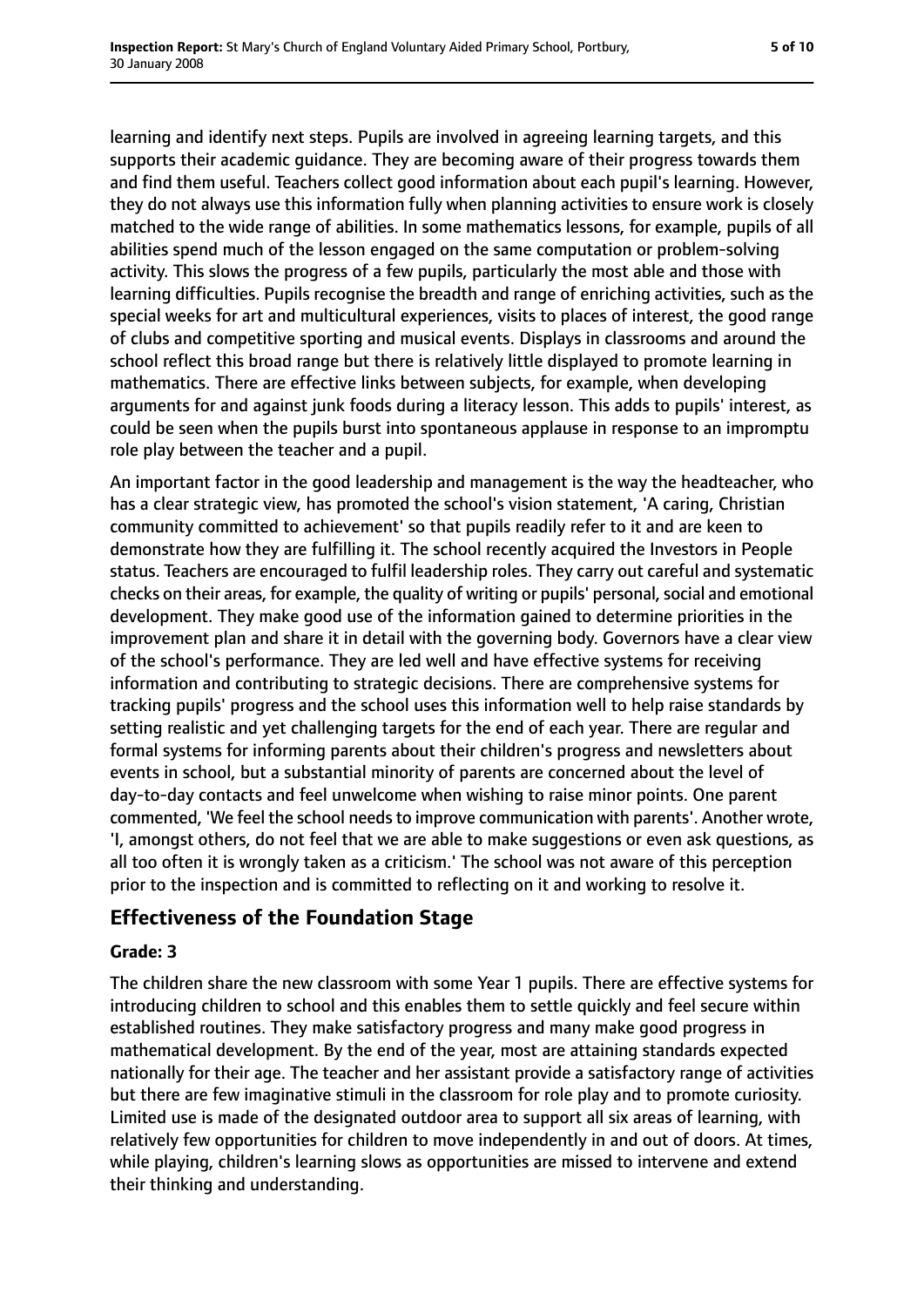## **What the school should do to improve further**

- Raise standards in mathematics by improving the match of work to pupils' different abilities and strengthening the numerate environment in classrooms.
- Make better use of the new Foundation Stage accommodation and designated outdoor area by inspiring children with high quality activities and extending their learning through well-timed adult interventions.
- Improve communication with parents so that they all feel welcome and at ease when seeking information or raising points about their children's education.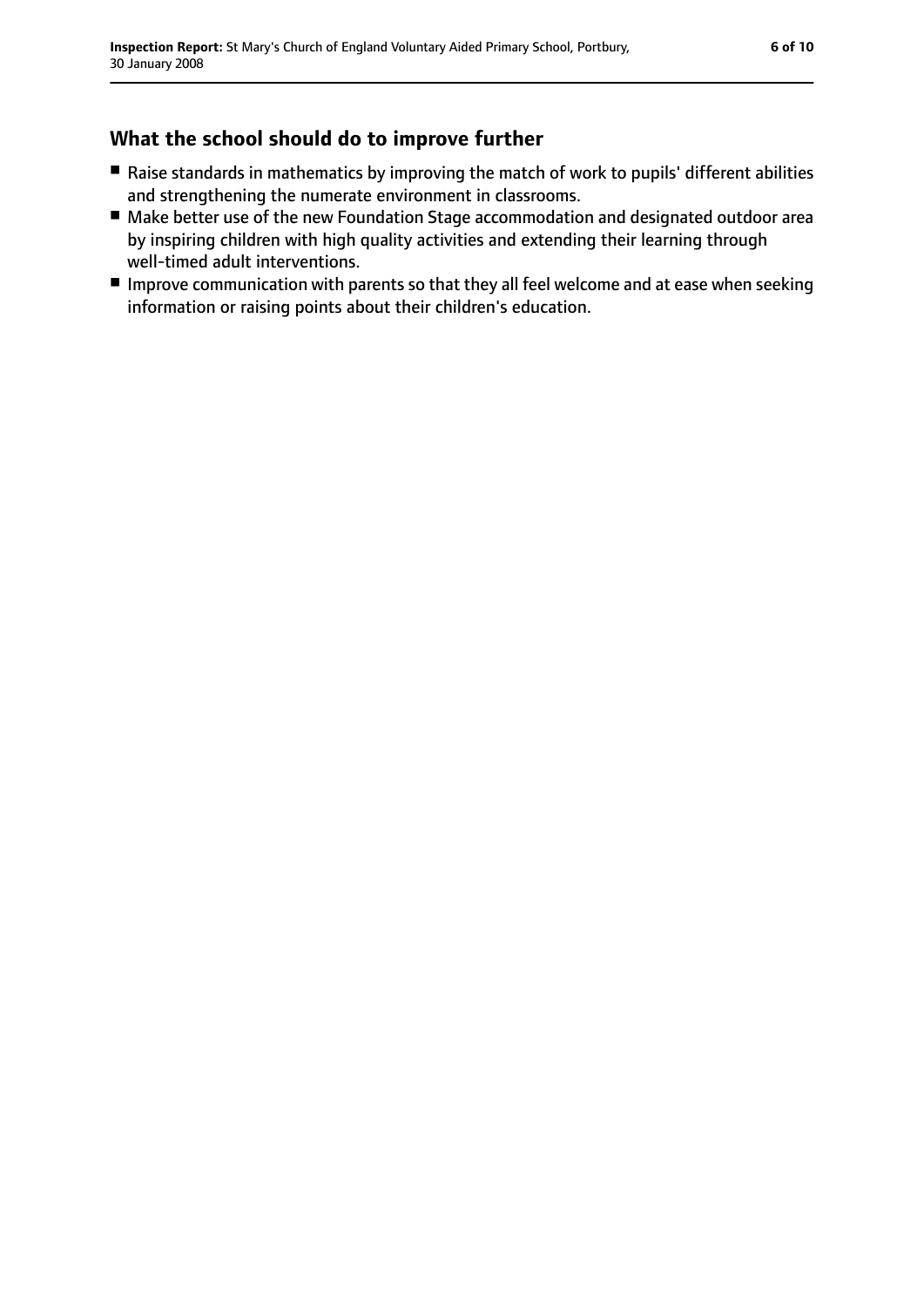**Any complaints about the inspection or the report should be made following the procedures set out in the guidance 'Complaints about school inspection', which is available from Ofsted's website: www.ofsted.gov.uk.**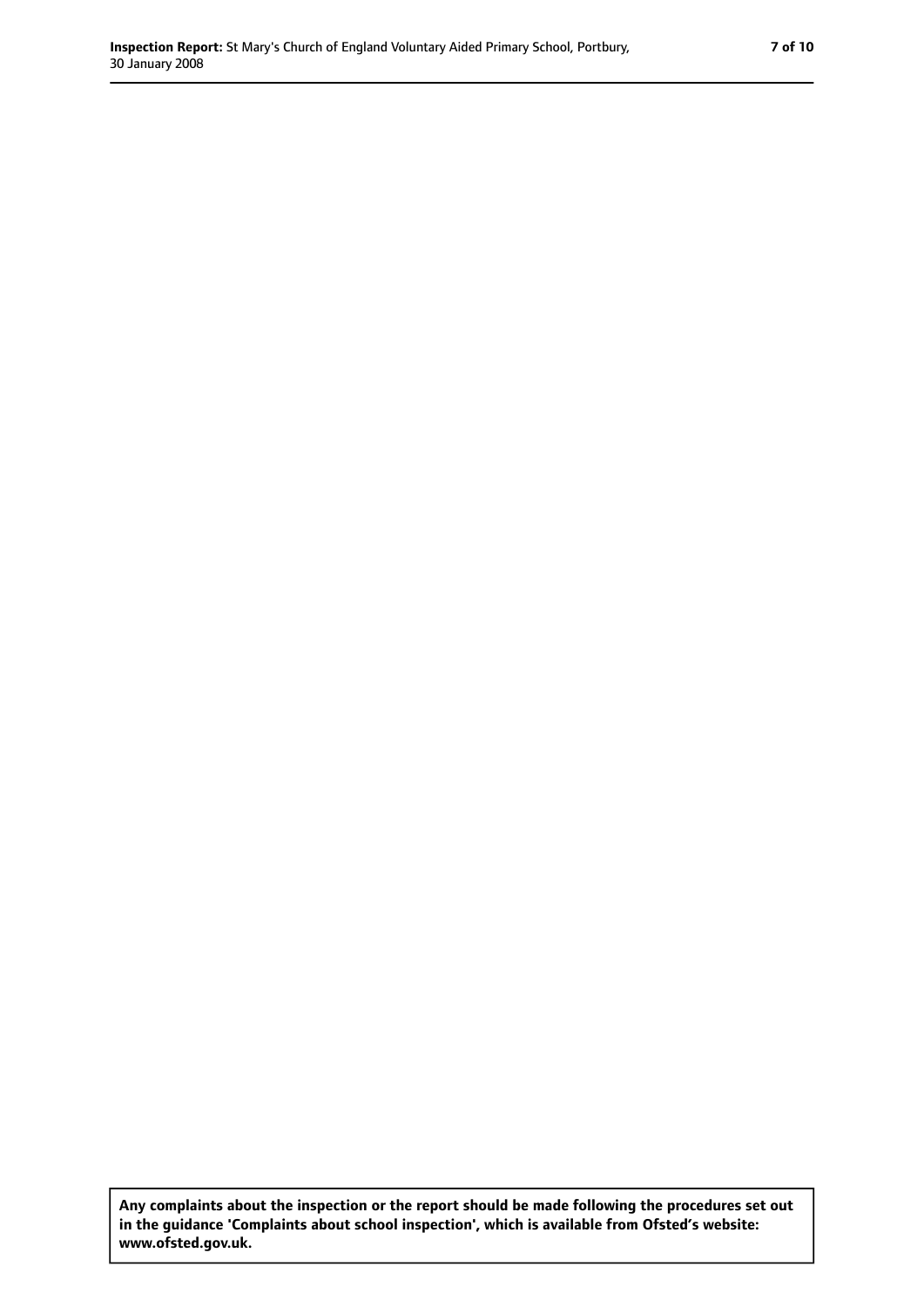# **Inspection judgements**

| $^{\cdot}$ Key to judgements: grade 1 is outstanding, grade 2 good, grade 3 satisfactory, and | School         |
|-----------------------------------------------------------------------------------------------|----------------|
| arade 4 inadequate                                                                            | <b>Overall</b> |

### **Overall effectiveness**

| How effective, efficient and inclusive is the provision of education, integrated<br>care and any extended services in meeting the needs of learners? |     |
|------------------------------------------------------------------------------------------------------------------------------------------------------|-----|
| Effective steps have been taken to promote improvement since the last<br>inspection                                                                  | Yes |
| How well does the school work in partnership with others to promote learners'<br>well-being?                                                         |     |
| The effectiveness of the Foundation Stage                                                                                                            |     |
| The capacity to make any necessary improvements                                                                                                      |     |

#### **Achievement and standards**

| How well do learners achieve?                                                                               |  |
|-------------------------------------------------------------------------------------------------------------|--|
| The standards <sup>1</sup> reached by learners                                                              |  |
| How well learners make progress, taking account of any significant variations between<br>groups of learners |  |
| How well learners with learning difficulties and disabilities make progress                                 |  |

### **Personal development and well-being**

| How good is the overall personal development and well-being of the<br>learners?                                  |  |
|------------------------------------------------------------------------------------------------------------------|--|
| The extent of learners' spiritual, moral, social and cultural development                                        |  |
| The extent to which learners adopt healthy lifestyles                                                            |  |
| The extent to which learners adopt safe practices                                                                |  |
| How well learners enjoy their education                                                                          |  |
| The attendance of learners                                                                                       |  |
| The behaviour of learners                                                                                        |  |
| The extent to which learners make a positive contribution to the community                                       |  |
| How well learners develop workplace and other skills that will contribute to<br>their future economic well-being |  |

### **The quality of provision**

| How effective are teaching and learning in meeting the full range of the<br>learners' needs?          |  |
|-------------------------------------------------------------------------------------------------------|--|
| How well do the curriculum and other activities meet the range of needs<br>and interests of learners? |  |
| How well are learners cared for, guided and supported?                                                |  |

#### **Annex A**

 $^1$  Grade 1 - Exceptionally and consistently high; Grade 2 - Generally above average with none significantly below average; Grade 3 - Broadly average to below average; Grade 4 - Exceptionally low.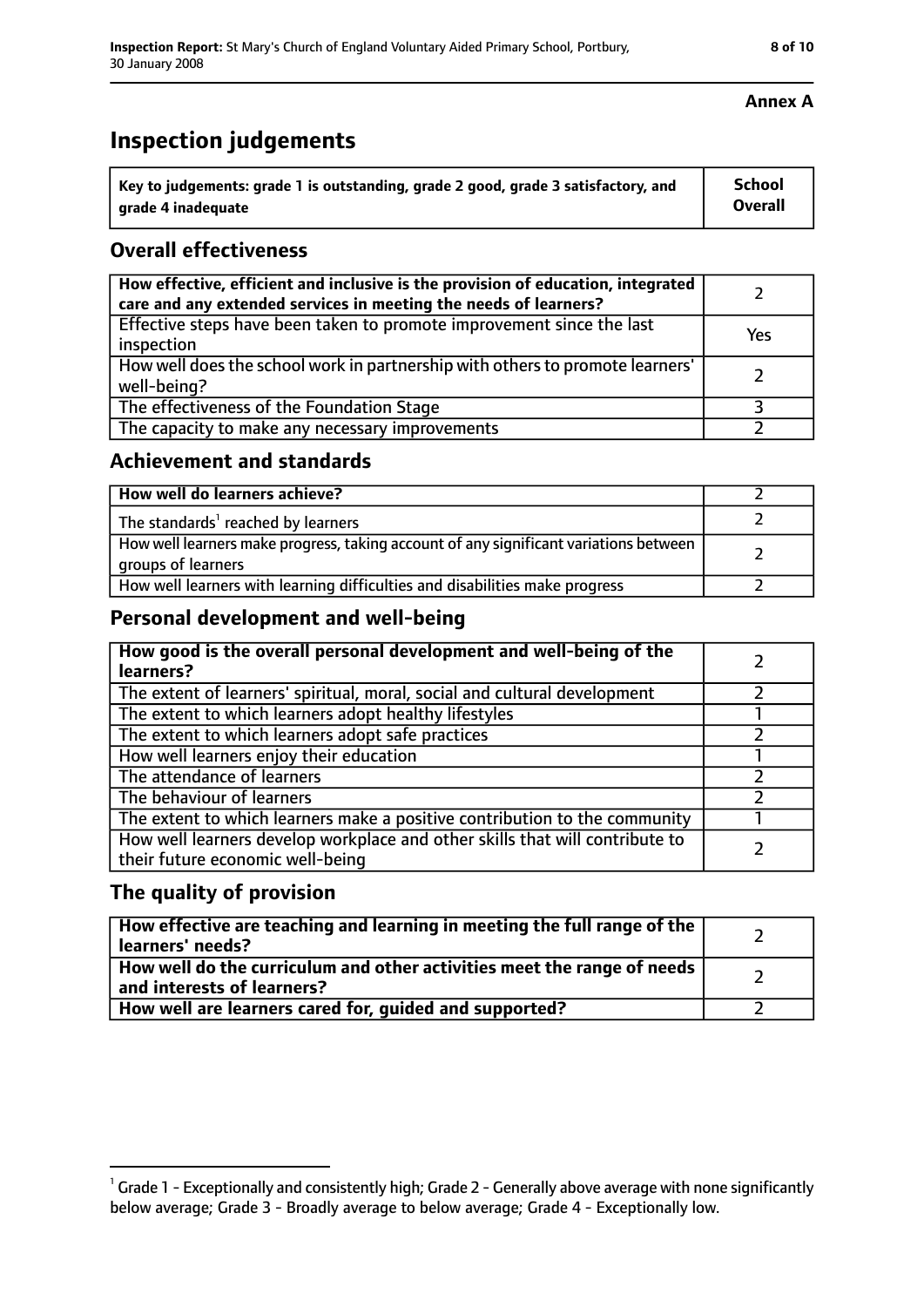# **Leadership and management**

| How effective are leadership and management in raising achievement<br>and supporting all learners?                                              |     |
|-------------------------------------------------------------------------------------------------------------------------------------------------|-----|
| How effectively leaders and managers at all levels set clear direction leading<br>to improvement and promote high quality of care and education |     |
| How effectively leaders and managers use challenging targets to raise standards                                                                 |     |
| The effectiveness of the school's self-evaluation                                                                                               |     |
| How well equality of opportunity is promoted and discrimination tackled so<br>that all learners achieve as well as they can                     |     |
| How effectively and efficiently resources, including staff, are deployed to<br>achieve value for money                                          |     |
| The extent to which governors and other supervisory boards discharge their<br>responsibilities                                                  | 7   |
| Do procedures for safeguarding learners meet current government<br>requirements?                                                                | Yes |
| Does this school require special measures?                                                                                                      | No  |
| Does this school require a notice to improve?                                                                                                   | No  |